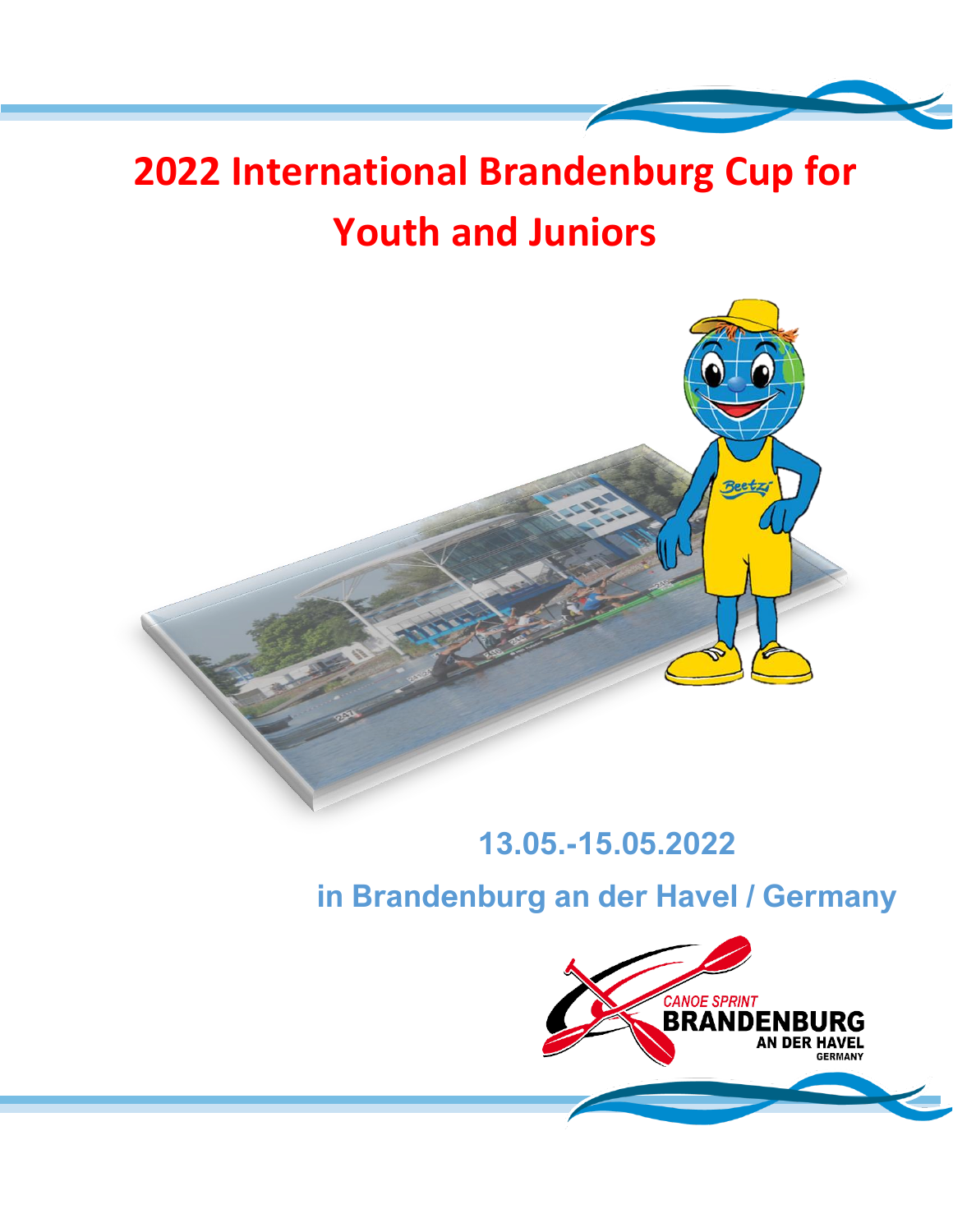Welcome to the historic, modern and diverse city of Brandenburg an der Havel





2

Dear friends of sport,

on behalf of the Organizing Committee of the

# 2022 International Brandenburg Cup for Youth and Juniors

it is our great pleasure to invite you to participate in this event. The Regattateam Brandenburg as host of the 2022 International Brandenburg Cup for Youth and Juniors will again make an intensive effort to organize a successful event for all participants. We hope to welcome again many teams at the regatta course in Brandenburg an der Havel.

In this Bulletin No.1 you will find the most important information about the competition, accommodation and all the services included in the accreditation fee.

Germany, the Federal State of Brandenburg and the City of Brandenburg an der Havel will welcome you with their warmest hospitality!

Regattateam Brandenburg Beetzsee e.V.



**DER HAVE** 

**STADT IM FLUSS** 





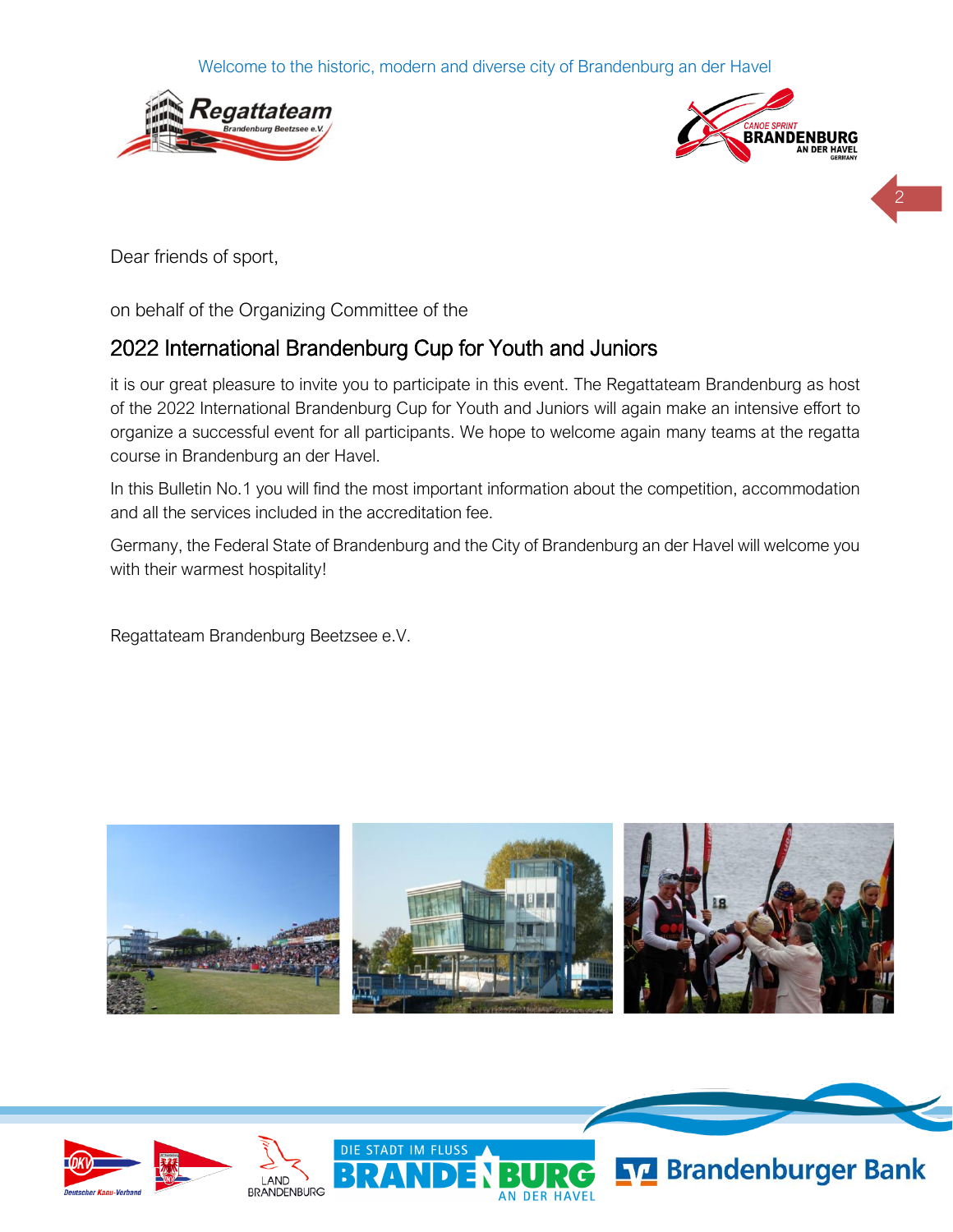



### 1 Welcome Words by the Brandenburg Canoe Association

Ladies and Gentlemen,

dear canoeists of the International Brandenburg Cup,

Brandenburg is the state with the most water in the Federal Republic of Germany, which seems to be a given for the inhabitants of Brandenburg. We rarely take the time to notice this water treasure on our doorstep. This changes suddenly when it attracts canoeists from all over the world to the regatta course in Brandenburg an der Havel. This course is known across the borders of Brandenburg and Germany and has developed into an important meeting point for water sports.

The traditional regatta course celebrated its 50th birthday in 2019. This course is known beyond the borders of Brandenburg and Germany and has developed into an important meeting place for water sports. Since 1883, people have been paddling in Brandenburg an der Havel. A few years later, canoeists also took over the waters of the city. The unique natural landscape in the middle of the Beetzsee, the high standard of the technical equipment, the generous and multifunctional buildings as well as the many committed organizers and volunteers have contributed to establish this regatta course as an ideal place for the organization of international competitions. The cosmopolitan and hospitable city of Brandenburg an der Havel will once again be an excellent host.

Everyone is welcome - whether Brandenburgers or guests, canoeists or non-canoeists - and can become part of this event. As President of the Brandenburg Canoeing Association, I would like to invite all interested junior athletes, trainers and officials as well as guests and spectators personally and on behalf of the organizing committee.

I am very pleased to assume the patronage of the Brandenburg Cup. On one of the most beautiful regatta courses in Germany more than 300 participants in the boat classes Kayak and Canadian will measure their strength.

I wish all young athletes a good portion of luck and maximum success at the International Brandenburg Cup, as well as the visitors many nice emotional moments while cheering and watching.

We would like to thank the Ministry of Education, Youth and Sport of the State of Brandenburg, the City of Brandenburg an der Havel, the Organising Committee, the sponsors and volunteers who support the preparation and organisation of this International Brandenburg Cup.

DIE STADT IM FLUSS

 $\bigcirc$  . Pepty

Dajana Pefestorff President Brandenburg Canoe Association





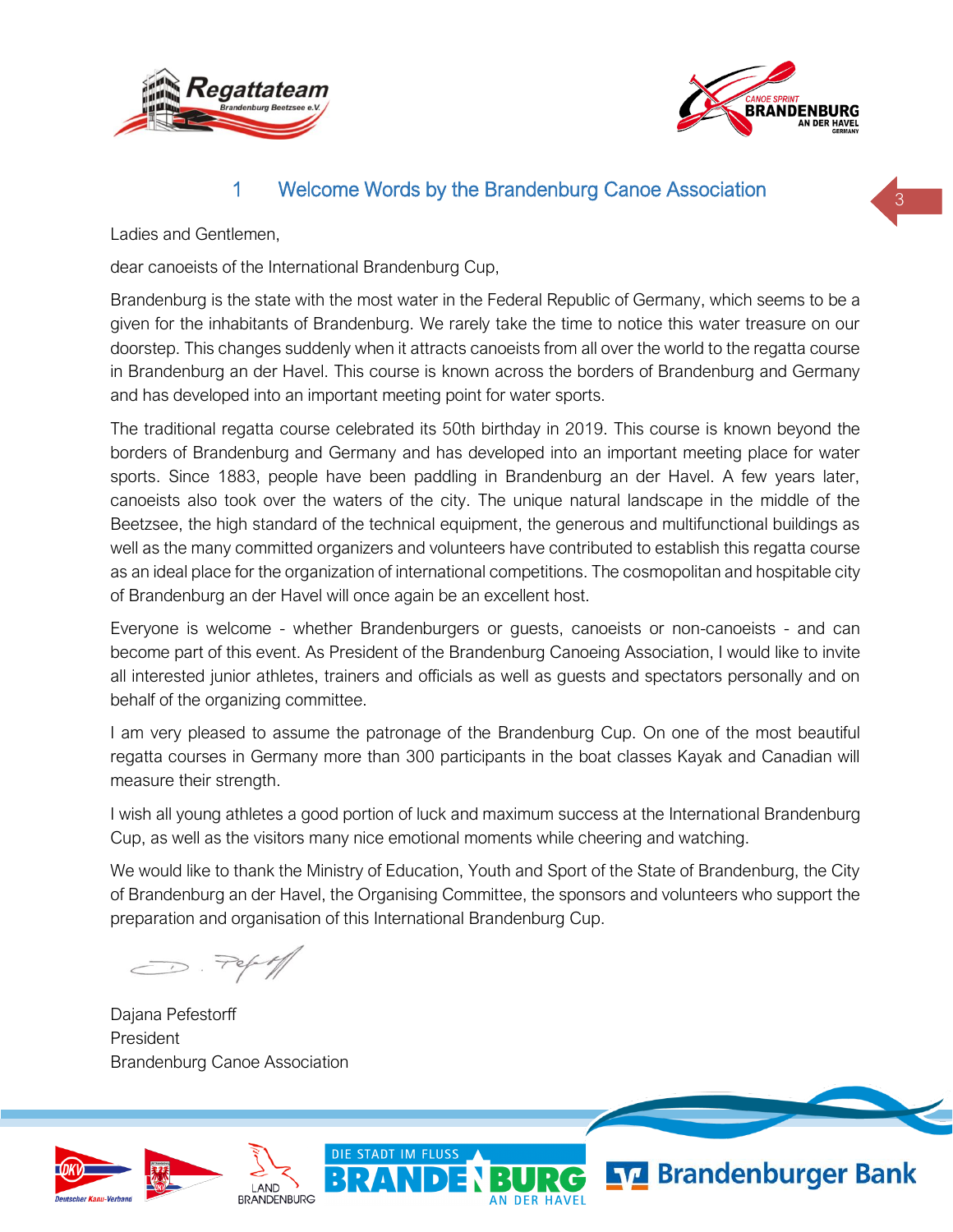



# 2 GENERAL INFORMATION

Venue: Regatta Course Beetzsee An der Regattastrecke1 14772 Brandenburg an der Havel GERMANY

Date: 13 – 15 May 2022

#### 2.1 Classes

| Youth          | Women | born between 1.1.2006 and 31.12.2007 |
|----------------|-------|--------------------------------------|
|                | Men   | born between 1.1.2006 and 31.12.2007 |
| <b>Juniors</b> | Women | born between 1.1.2004 and 31.12.2005 |
|                | Men   | born between 1.1.2004 and 31.12.2005 |
| U23.           | Women | born between 1.1.1999 and 31.12.2003 |
|                | Men   | born between 1.1.1999 and 31.12.2003 |

### 2.2 Restriction on participation

Only national teams are allowed to compete in the junior and U23 classes. The youth class is also open for club teams.

DIE STADT IM FLUSS



**AN DER HAVEL** 





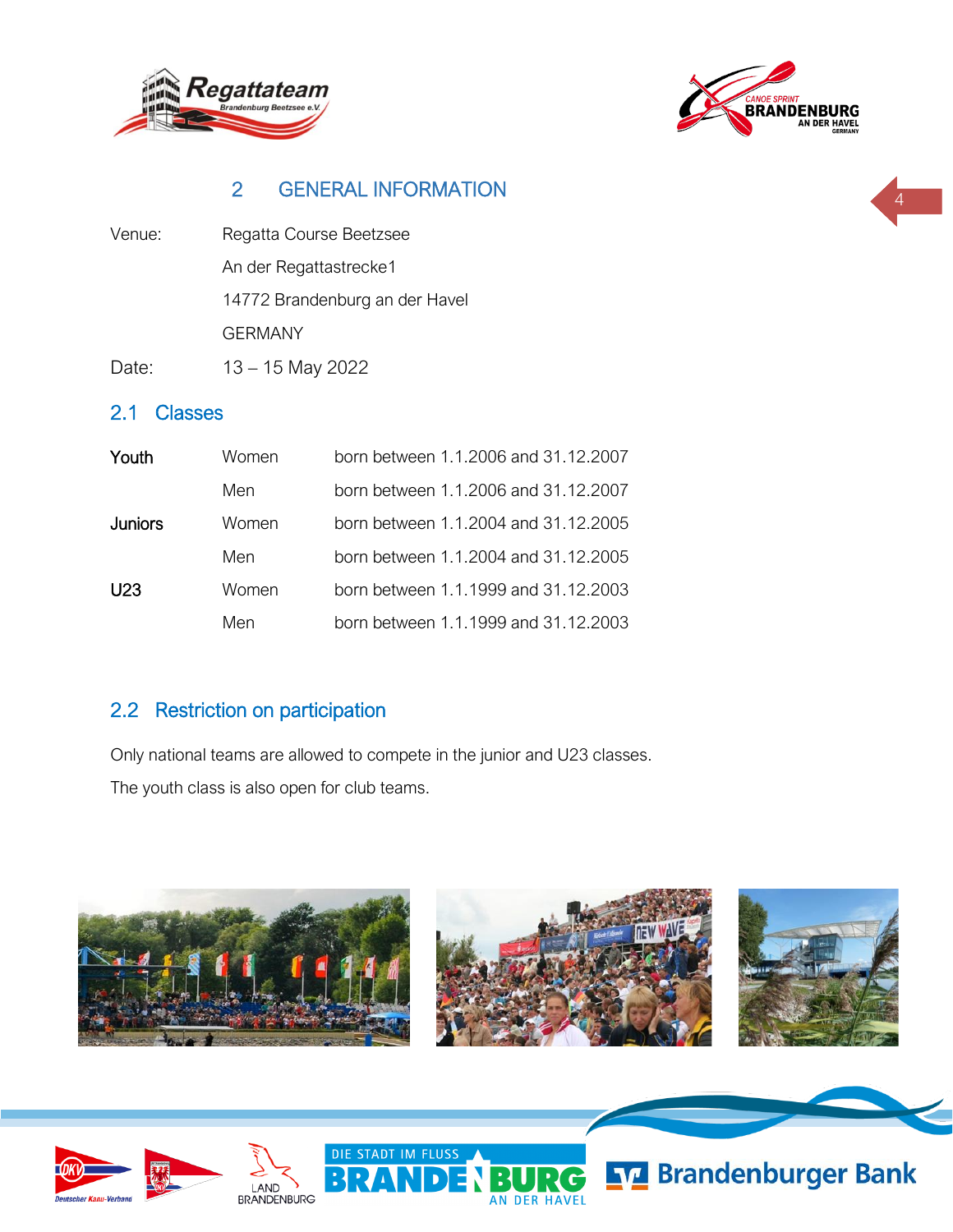



### 3 RACES



| Youth           |        |                                              |
|-----------------|--------|----------------------------------------------|
| Men             | 200m:  | K1, K2 + mixed K2, K4, C1, C2 + mixed C2, C4 |
|                 | 500m:  | K1, K2, K4, C1, C2, C4                       |
|                 | 1000m: | K1, K2, K4, C1, C2, C4                       |
| Women           | 200m:  | K1, K2 + mixed K2, K4, C1, C2 + mixed C2, C4 |
|                 | 500m:  | K1, K2, K4, C1, C2, C4                       |
|                 | 1000m: | K1, K2, C1, C2                               |
| <b>Juniors</b>  |        |                                              |
| Men             | 200m:  | K1, K2 + mixed K2, K4, C1, C2 + mixed C2, C4 |
|                 | 500m:  | K1, K2, K4, C1, C2, C4                       |
|                 | 1000m: | K1, K2, K4, C1, C2, C4                       |
| Women           | 200m:  | K1, K2 + mixed K2, K4, C1, C2 + mixed C2, C4 |
|                 | 500m:  | K1, K2, K4, C1, C2, C4                       |
|                 | 1000m: | K1, K2, C1, C2                               |
| U <sub>23</sub> |        |                                              |
| Men             | 200m:  | K1, K2 + mixed K2, K4, C1, C2 + mixed C2, C4 |
|                 | 500m:  | K1, K2, K4, C1, C2, C4                       |
|                 | 1000m: | K1, K2, K4, C1, C2, C4                       |
| Women           | 200m:  | K1, K2 + mixed K2, K4, C1, C2 + mixed C2, C4 |
|                 | 500m:  | K1, K2, K4, C1, C2, C4                       |
|                 | 1000m: | K1, K2, C1, C2                               |

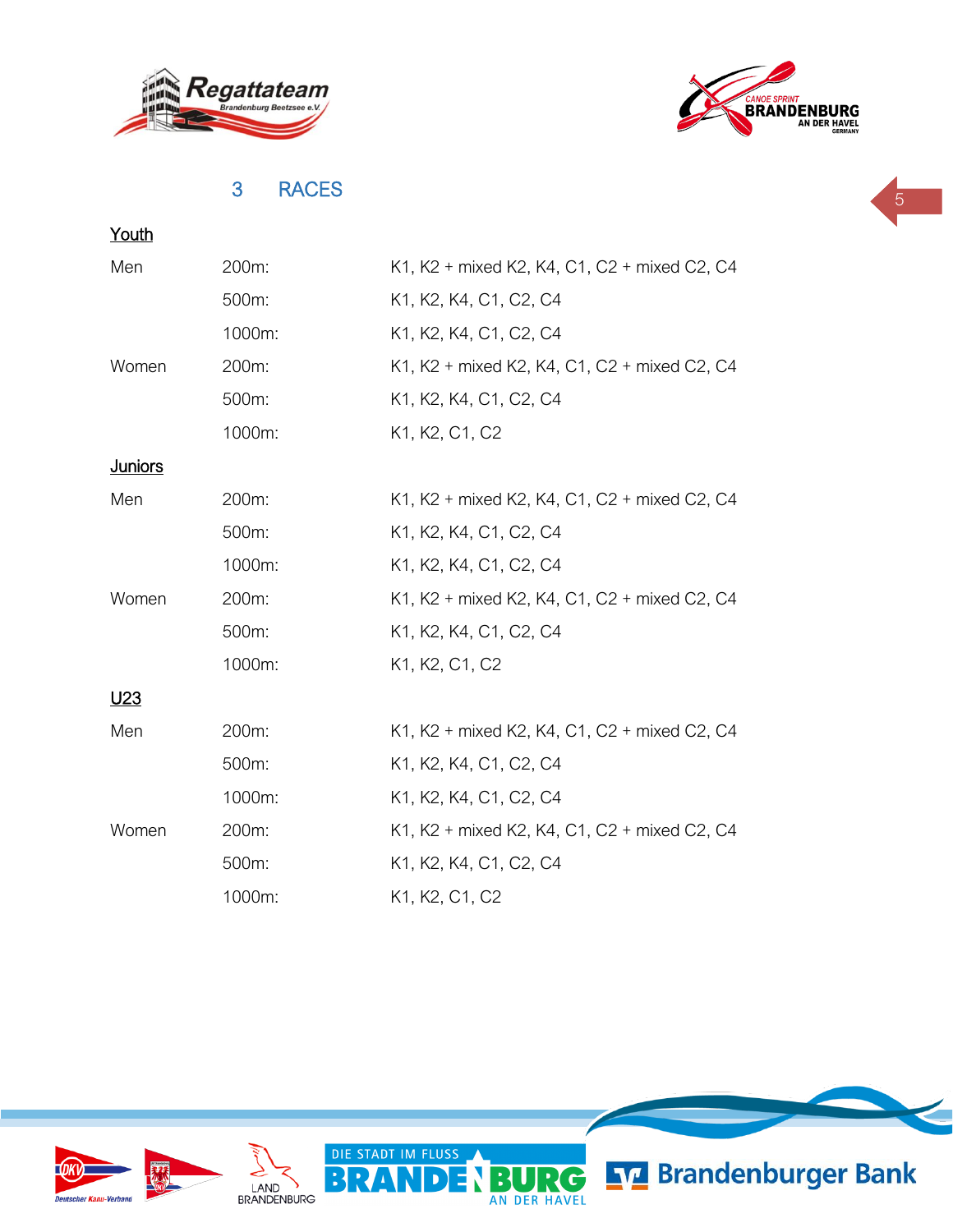



# 4 PRELIMINARY TIMETABLE

| Thursday | 12 May 2022 | 19:00           | <b>Team Leaders Meeting</b> |
|----------|-------------|-----------------|-----------------------------|
| Friday   | 13 May 2022 | $08:00 - 18:00$ | Races                       |
| Saturday | 15 May 2022 | $08:00 - 18:00$ | Races                       |
| Sunday   | 15 May 2022 | 16:00           | Last Race                   |

# 5 ACCOMODATION

### 5.1 Teams

The teams will be accommodated in hotels in Brandenburg an der Havel. There is a camping site directly available at the regatta venue. When you send your entries, you can choose which type of accommodation you prefer.

Breakfast is available in all types of accommodations. If teams stay overnight at the camping site, breakfast is also served on the regatta course. Lunch and dinner are available for all teams on the regatta course.

A shuttle bus service between the regatta course and the official hotels will be available between 13 May 2022 and 15 May 2022.

The Organizing Committee is not responsibility for any additional service provided by the hotel, such as minibar, telephone, parking, etc. These costs are to be paid directly to the hotel. If your team causes damage to the rooms, you must pay for it on site or the OC will send you an invoice for the cost of the damage.

Check-in time is 14:00. The rooms are to be vacated before 11:00 a.m. on the day of departure. (Upon request, the hotels will provide storage space at an extra charge.

DIE STADT IM FLUSS





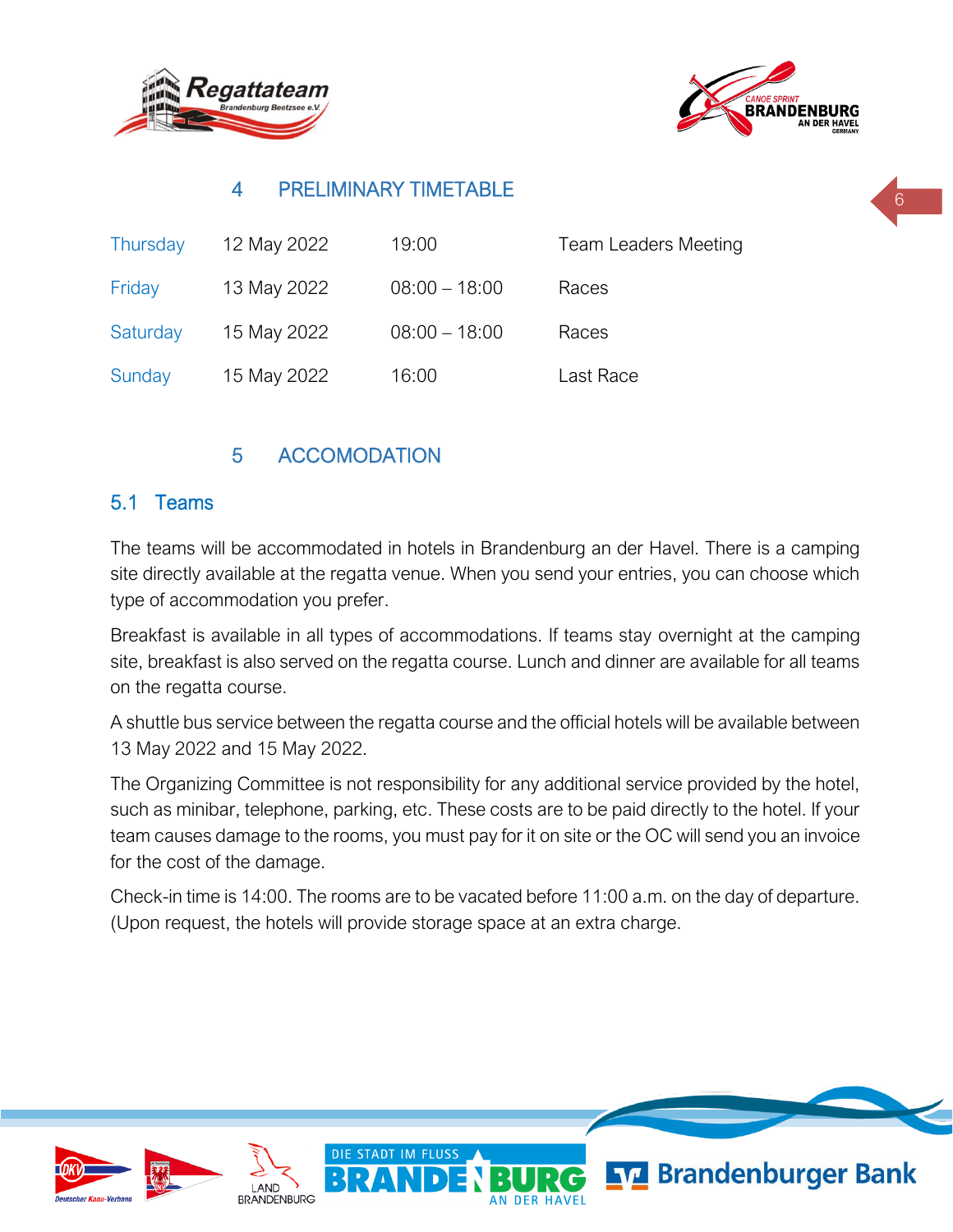



# 5.2 Accommodation bookings for the teams

Our partner is at your disposal to book your accommodation. You can book all the details in an online system. From February 7th, 2022, all teams can register at event@wricke-touristik.de to book their accommodation, meals and airport transfer online.

The costs for additional team members depend on the chosen category.

- Category 1 Guest house/cabin/hostel double room: 60€ per person and day Breakfast is included.
- Category 2 Camping at the regatta venue:  $15 \in per$  per person and day Breakfast can be booked separately.

### 6 FULL BOARD AT THE VENUE

We also offer a full board service at the regatta venue. There is a special dining area situated directly in the athlete's area. Prices are given below:

| Breakfast: | 7,00 $\epsilon$ per person and day  |
|------------|-------------------------------------|
| Lunch:     | 12,00 $\epsilon$ per person and day |
| Dinner:    | 10,00€ per person and per day       |

# 7 CANCELLATION FEE

| up to 19 March 2022      | free of charge |
|--------------------------|----------------|
| up to 10 April 2022      | 50%            |
| up to 24 April 2022      | 75%            |
| up to 30 April 2022      | 80%            |
| up to 07 May 2022        | 90%            |
| from 08 May 2022/No Show | 100%           |

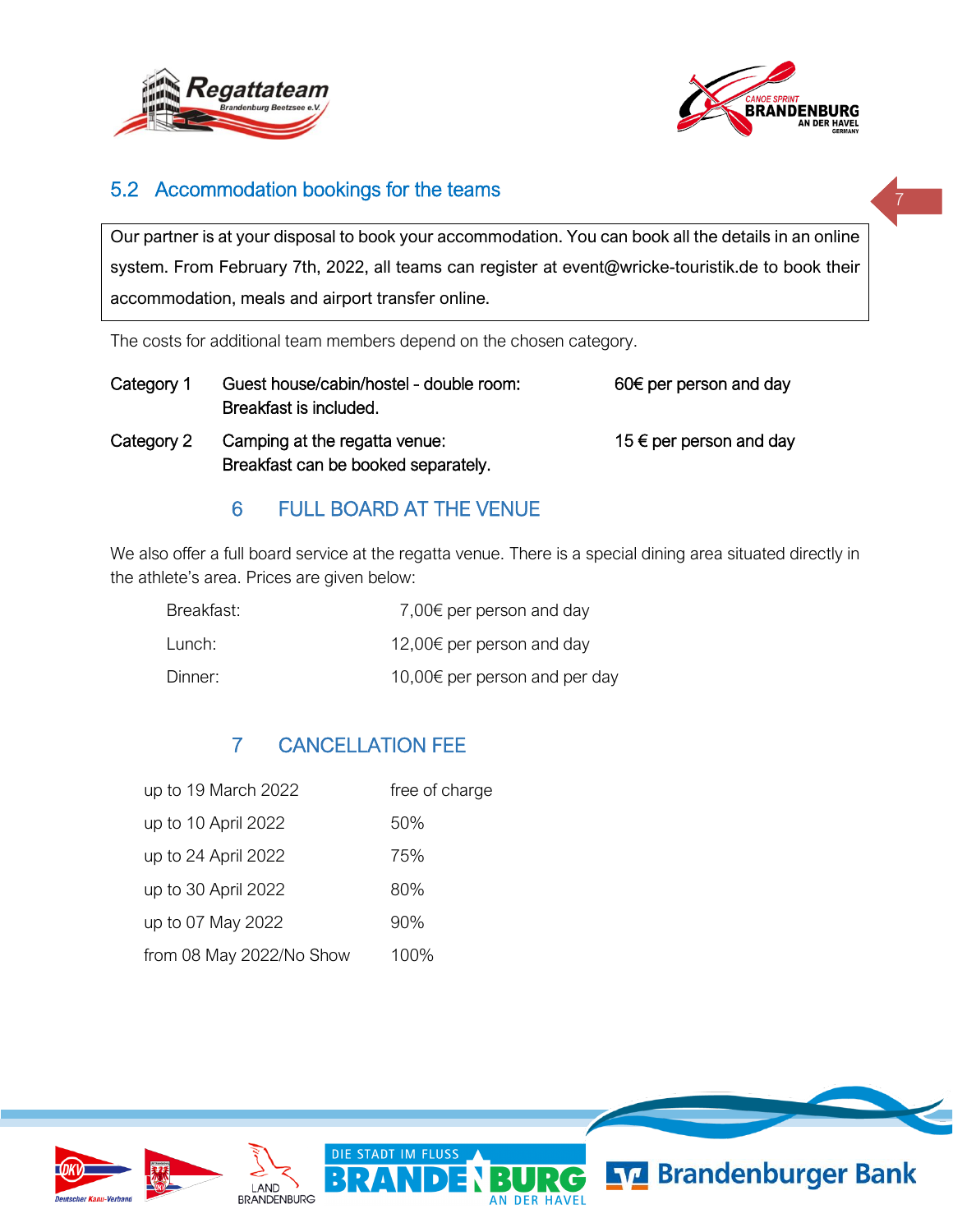



# 8 PARTICIPATION FEE

All participants, trainers and team members must pay a participation fee per person per stay, which includes the following services:

- Participation in the chosen class
- Accreditation
- Access and parking for one trailer and one accredited vehicle per team
- Shuttle bus hotel regatta venue
- Medical care on the venue

Participation Fee per Person for the entire stay:  $40 \in$ 

Attention: The participation fee does NOT include airport transfer to Brandenburg an der Havel.

#### 9 ENTRIES

For your numerical entry, please use the attached entry form in EXCEL.

The nominal entry you can make via the following website:

[www.regatta-info.com.](http://www.regatta-info.com/)

Please note the following deadlines:

| <b>PRELIMINARY ENTRY</b>  | 01 March 2022 |
|---------------------------|---------------|
| PROVISIONAL HOTEL BOOKING | 01 March 2022 |
| FINAL HOTEL BOOKING       | 01 April 2022 |
| <b>NOMINAL ENTRY</b>      | 01 May 2022   |



| E-mail:         | meldung@regattateam.de                |
|-----------------|---------------------------------------|
|                 | event@wricke-touristik.de             |
| Postal address: | Regattateam Brandenburg Beetzsee e.V. |
|                 | An der Regattastrecke 1               |
|                 | 14772 Brandenburg an der Havel        |
|                 | <b>GERMANY</b>                        |
| Web:            | www.brandenburger-regatten.de         |

AN DER HAVEL

DIE STADT IM FLUSS





**N7 Brandenburger Bank**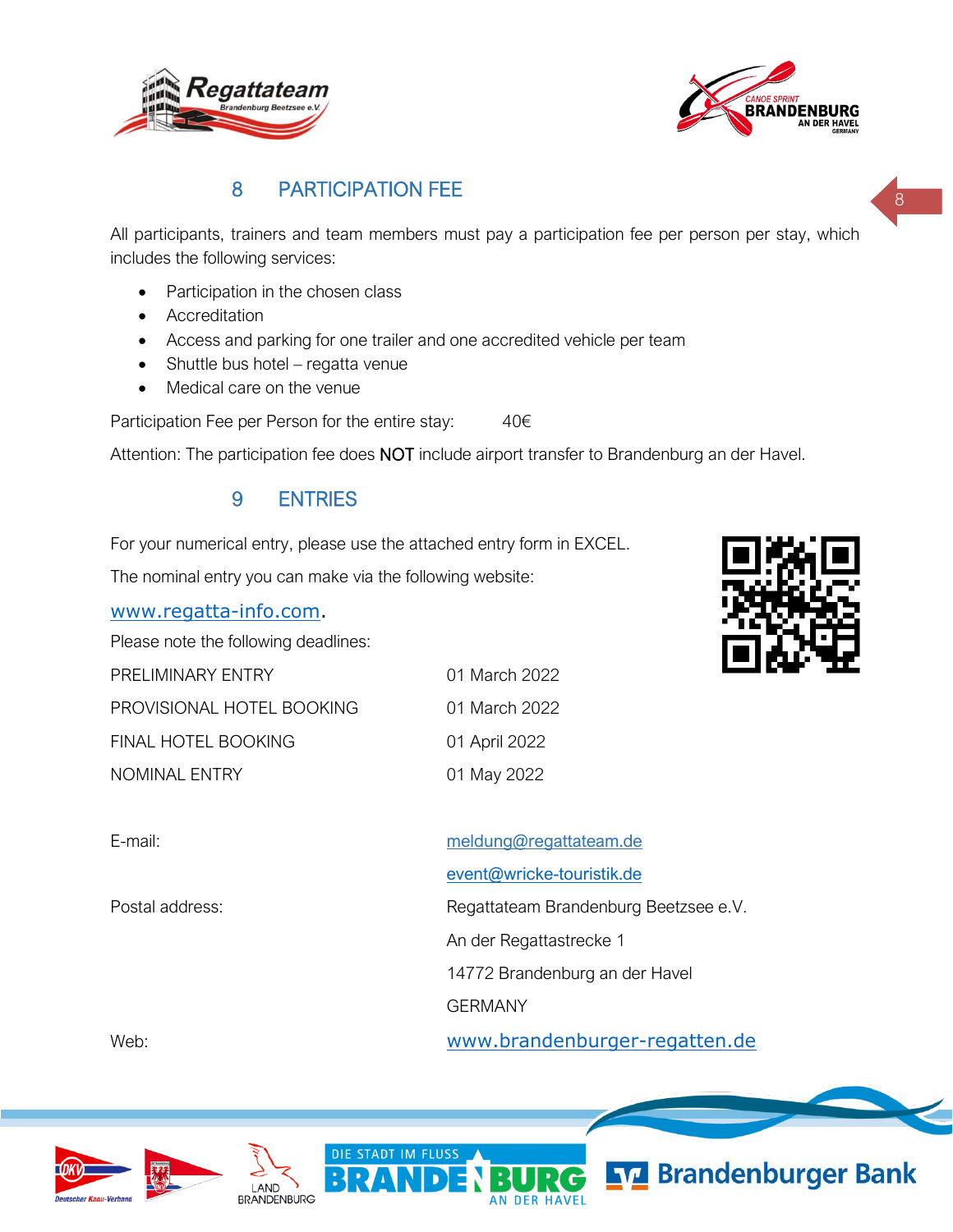



### 10 LATE ENTRIES

Late entries are possible if you send them to the Organizing Committee (OC) up to 96 hours before the team captains' meeting. In this case we cannot guarantee that hotel rooms will still be available. You can contact the organizing committee.

It is only possible to withdraw athletes up to the team captains' meeting. A refund of the participation fee is not possible.

### 11 RULES

The current competition rules of the ICF apply.

### 12 AIRPORT TRANSFER

For teams that are bigger than 3 persons and arrive at the same time, we offer a bi-directional transfer from the airport in Berlin > Brandenburg an der Havel > - Berlin airport for 50 EUR per person. Individuals and teams of 3 or less who need a transfer should contact the OC for an individual price.

Please contact us if you would like to arrive earlier.

# 13 TERMS OF PAYMENT

#### 13.1 Accommodation

A deposit of 25% of the booked services will be paid within 2 weeks after completion of the booking and a balance of 75% of the booked services at the latest 6 weeks before the start of the event. Partial cancellations and rebooking will be charged according to the cancellation and rebooking conditions with the final payment.

Payments for bookings are made via PayPal.

Transfers must be made within the agreed period of payment.

Account details are transmitted after booking and invoicing.

### 13.2 Participation Fee

Up to 01 April 2022 50% Up to 01 May 2022 50%

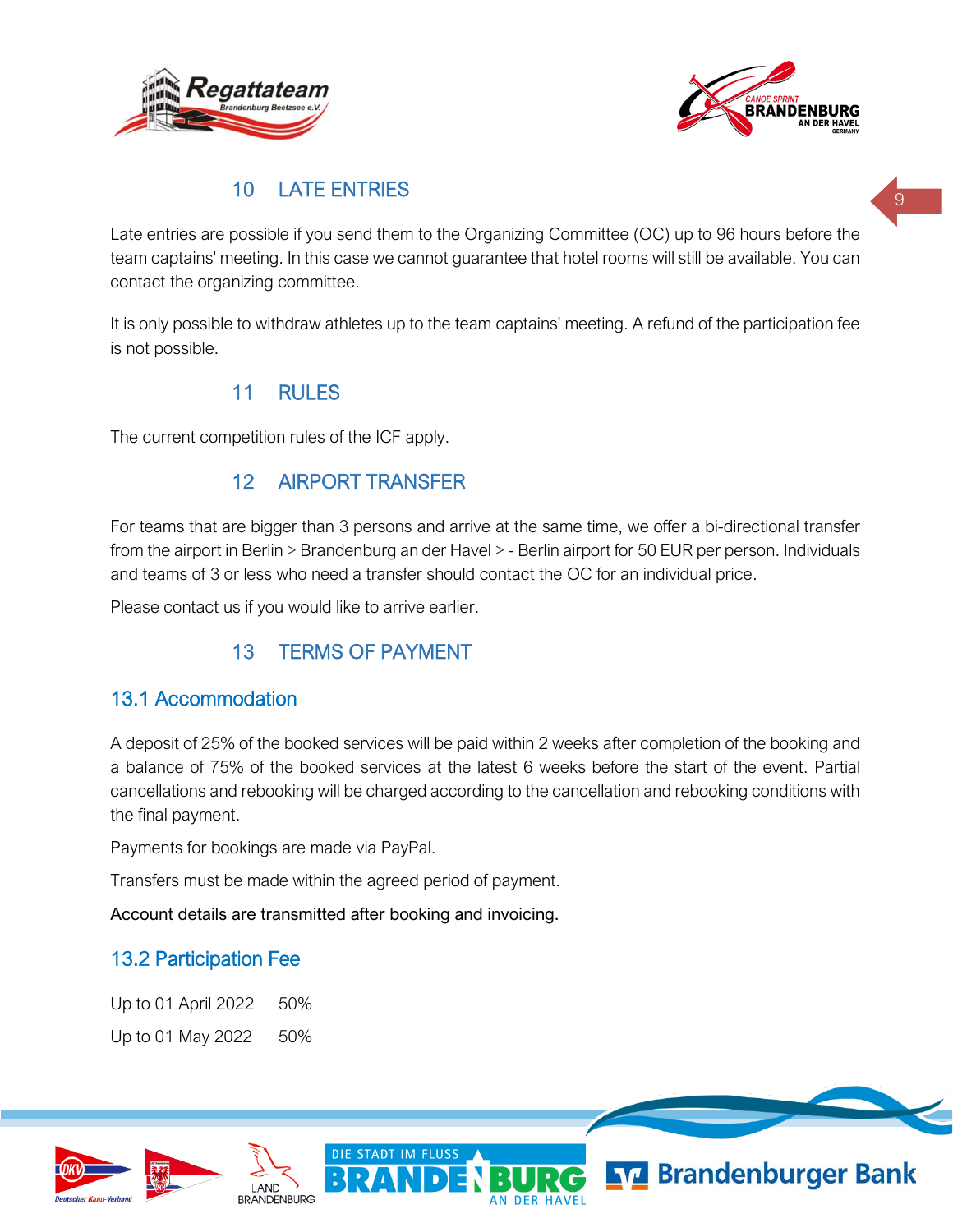



The costs for bank transfers are to be borne by the remitter! All payments must be completed before the meeting of the team leader takes place to the following account:

> Regattateam Brandenburg Beetzsee e.V. IBAN: DE86 1606 2073 0205 8811 45 BIC: GENODEF1BRB (Brandenburger Bank)

#### 13.3 Cancellation terms

If you have to scratch an athlete after the 01 May 2022, you still have to pay the participation fee.

Conditions for late entries can be found on page 9.

### 14 BOAT TRANSPORTATION

Please contact your Chamber of Industry and Commerce or Customs Office for detailed information on the documents required for boat transportation.

### 15 INSURANCE

All official participants in the competition are strongly advised to take out health insurance in their respective countries.

#### 16 MEDICAL CARE

The following medical services are available for all official participants of the event:

DIE STADT IM FLUSS

- doctor on duty and
- hospital and clinic assistance.

A medical centre with an outpatient clinic and first aid will be run on the regatta grounds.

All costs beyond the regular first aid and ambulance service must be covered by your health insurance. The OC is not responsible for your expenses in connection with hospital treatment, dental treatment or other medical treatments.





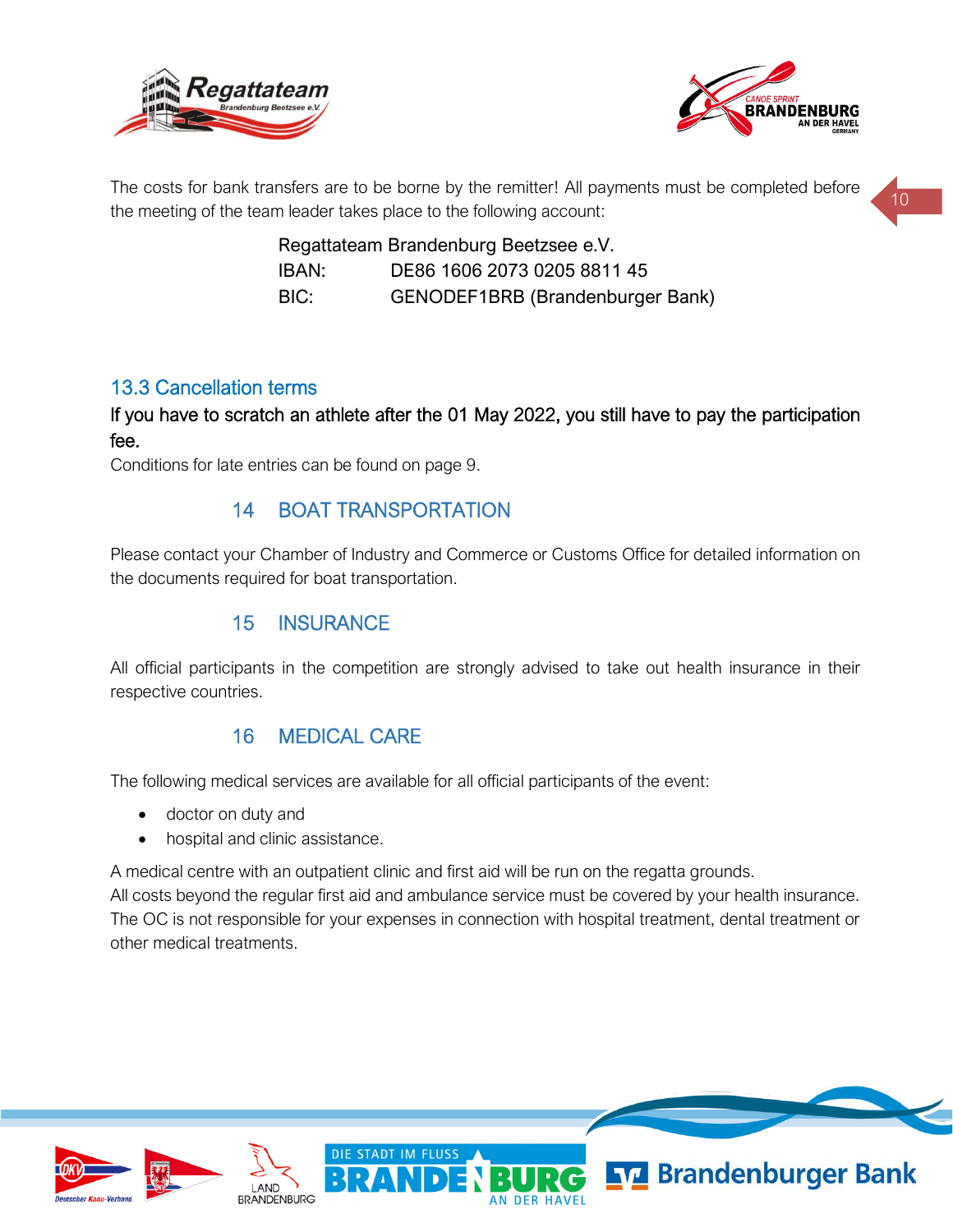



### 17 COVID-Protocol

Due to the COVID-19 pandemic, a number of hygiene measures are required. Due to the dynamics of infection, the legal rules can change at any time. Please note our website.

In any case, access to the regatta course is only possible under the so-called "2G" rule. This means that only people who have been vaccinated twice with an EU-approved vaccine and whose second vaccination is more than two weeks ago are allowed to enter the regatta course. Access is also granted to people who have a certificate of convalescence recognized in the EU. All evidence must be available either as a digital EU-COVID certificate or in writing in German or English.

Children under the age of 14 and young people between the ages of 14 and 18 are exempt from the "2G" rule. Adolescents up to their 18th birthday who are neither vaccinated nor recovered nor are they in school need proof of a test issued to them, which can be, for example, a test in a test centre no longer than 24 hours ago.

During the event, everyone is obliged to wear a medical or FFP2 mask in closed rooms. The mask requirement also applies outdoors in all places where the minimum distance cannot be maintained.

Persons who deliberately disregard the applicable hygiene rules on several occasions will be expelled from the site.

All team leaders are required to have all necessary documentation ready for all crew members upon check-in at the regatta course.

Further changes to the COVOD protocol are possible.

#### 18 VISA

All participants are requested to contact the German Embassy or consulate in their country in good time regarding the visa requirements or to visit the official web site of the German Ministry of Foreign Affairs: Link: [www.auswaertiges-amt.de/EN/Startseite\\_node.html](http://www.auswaertiges-amt.de/EN/Startseite_node.html)

# 19 OFFER TRAINING CAMP

DIE STADT IM FLUSS

Teams wishing to have a training camp on the competition venue before the Juniors Cup are requested to organise this through the organizing committee.





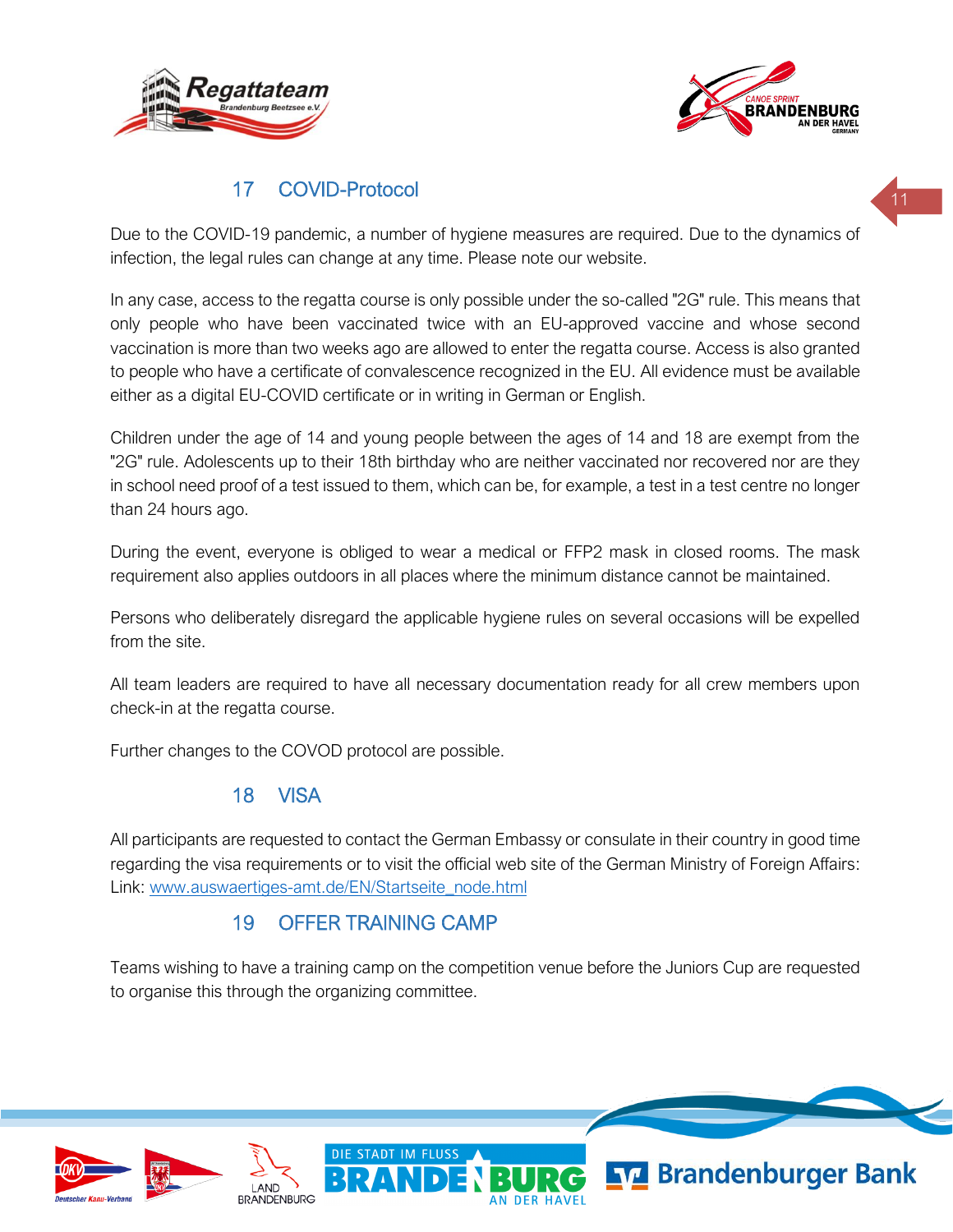



### 20 BOAT RENTAL

Please use the following contact for your enquiries about boat rental:

#### Peter John E-Mail: [mail@gusser.net](mailto:mail@gusser.net)

# 21 DATA PROTECTION

With your registration you agree to the collection and processing of personal data within the framework of registration management as well as the publication of participant data in the participant list of the competition. Processing takes place on the basis of consents in accordance with the Data Protection Basic Regulation of the EU. We will delete the data as soon as they are no longer required.

# 22 CONTACT

Uwe Steinhäuser

Chairman of the Organising Committee 2022 International Brandenburg Cup for Youth and Juniors

[vorstand@regattateam.de](mailto:vorstand@regattateam.de)

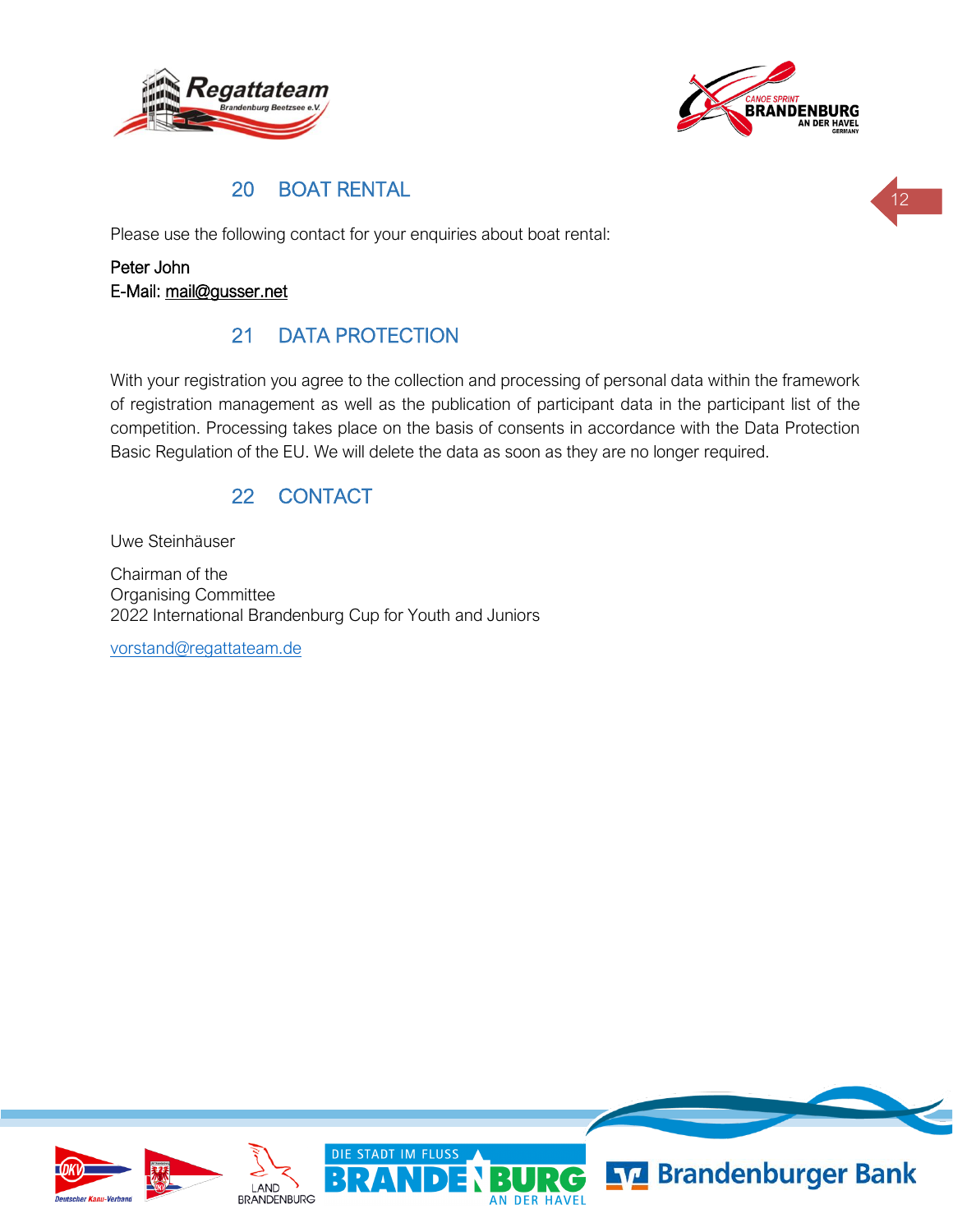





### **WE ARE LOOKING FORWARD SEEING YOU IN BRANDENBURG AN DER HAVEL, GERMANY!**

Beetzi



 $\mathbf{C}$ 

AN DER HAVEL



Join us on Facebook @regattateambeetzsee

DIE STADT IM FLUSS





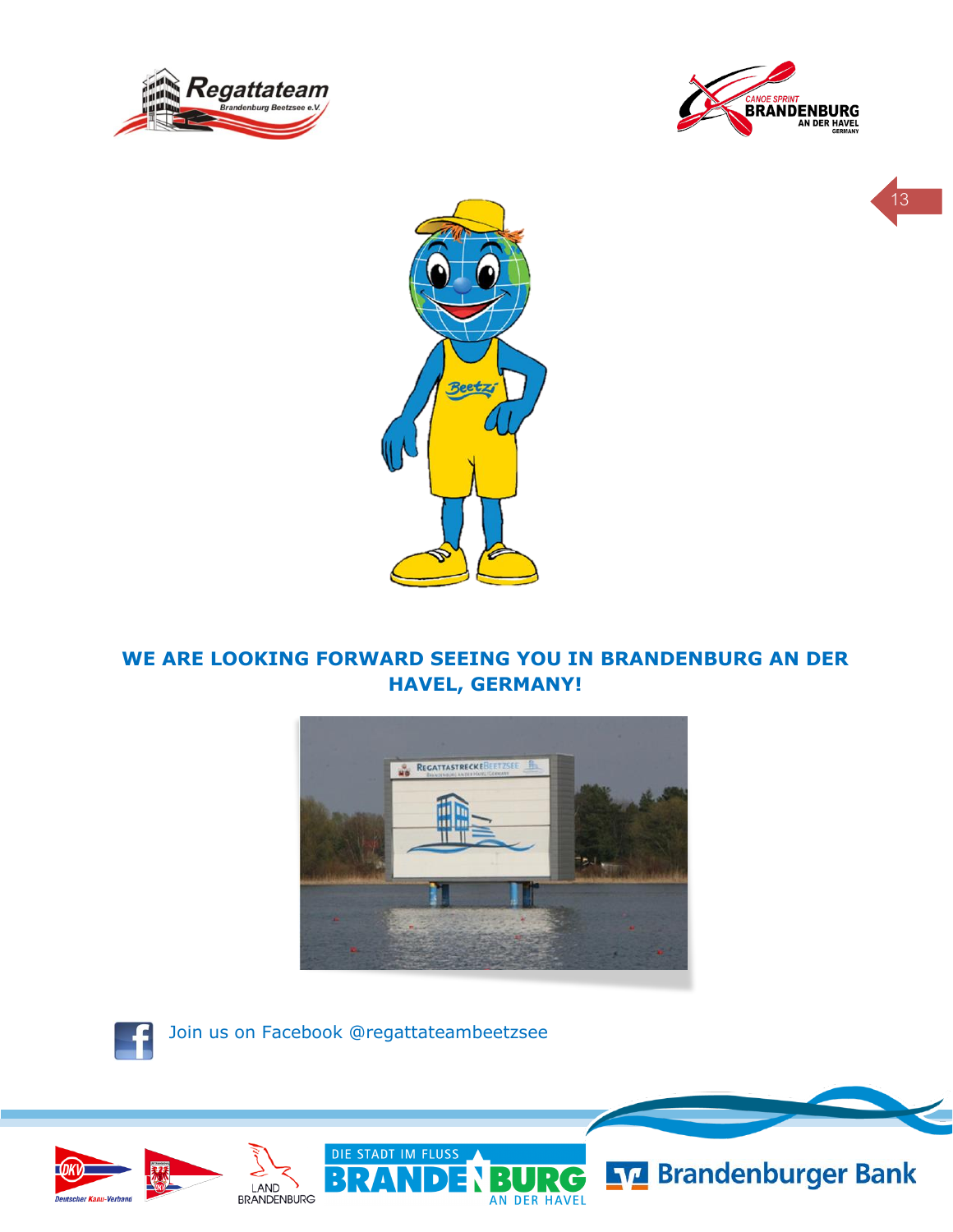



#### GENERAL TERMS AND CONDITIONS OF BUSINESS AND BOOKING

As of 01 August 2019

#### 1 Scope

The General Terms and Conditions apply to the use of the web portal and the booking of services for the event above.

#### 2 contract partners / contract conclusion

The contractual partner for the booking of the services and the use of the web portal is Wricke Touristik GmbH, with registered office at Ziekoer Landstraße 2a, 06869 Coswig (Anhalt), Germany, hereinafter referred to as WT. The contract between WT and the customer comes about by entering and booking the services in the web portal and by the mandatory selection of the payment option in the booking portal.

#### 3 Use of the web portal

The use of the web portal is only permitted for the participants and supervisors of the qualified teams of the event above. It is not allowed to use the web portal of the WT for non-private or commercial purposes. The use of automated systems to extract data from this website for commercial use ("Screen Scraping") is prohibited. WT reserves the right to prosecute the infringement accordingly.

#### 4 booking components

The web portal offered by WT offers overnight accommodation and catering services offered by the hotel, as well as transfer services airport accommodation and transfer services accommodation - airport. WT is the provider of these services. For services provided by the catering company on the regatta course, WT is the representative of the catering services. Corresponding cancellation requests are subject to the cancellation policy of the caterer.

4.1 The accommodation is booked in three categories, which WT has determined based on equipment and prices. The customers book the category and WT allocates the customers according to the individual houses. The announcement of the accommodation name takes place after completion of the bookings by WT. There is no entitlement to a desired accommodation or to a certain equipment (e.g. bed size) within the category.

4.2 Single rooms are to be specified when booking under consideration of the single supplement. It should be noted that single rooms should preferably be booked in the trainer staff and an odd number of female and male canoeists.

#### 5 payment

5.1 The bookings can be paid using different payment methods:

- PayPal, SEPA direct debit and credit card (Mastercard / Visa / Amex). With each reservation we reserve the right not to offer certain payment methods and to refer to other payment methods.
- Transfers must also be made to the account of Wricke Touristik GmbH, IBAN: DE45 8008 0000 0803 0753 02, BIC: DRESDEFF800, Commerzbank, within the stipulated period of payment.

5.2 Special conditions for payment by PayPal / credit card:

LAND **BRANDENBURG** 

5.2.1 Additional General Terms and Privacy Policy of PayPal Europe:

In order to be able to offer you attractive payment methods, we work with PayPal Europe, PayPal (Europe) S.à r.l. et Cie, S.C.A., 22-24 Boulevard Royal, L-2449 Luxembourg (hereinafter referred to as PayPal) together. If an effective purchase agreement between you and us is achieved when using a PayPal payment method, we transfer our payment claim to PayPal. If you choose one of the PayPal payment methods offered here, you consent in the context of your order in the transmission of your personal data and the order, for the purpose of the identity and credit check, as well as the contract handling, to PayPal. For full details, please see the additional terms and conditions and Privacy Notice for PayPal payment methods, which are part of these Terms and Conditions and will always be applicable if you choose to use a PayPal payment method.

5.3 There will be a deposit of 25% of the booked services, payable within 2 weeks of the completion of the booking and a final payment of 75% of the booked services not later than 6 weeks before the start of the event. Partial cancellations and rebooking will be charged according to the cancellation and rebooking conditions with the final payment.

#### 5.4 Purchase by credit card

5.4.1 When paying by credit card, the customer account is debited upon completion of the booking. Upon payment by credit card, the customer already informs the bank used by him at the time of booking to notify WT of a chargeback on request of the customer name and full address so that WT can assert its claims against the customer.

5.4.2 The bank charges actually incurred in the case of a chargeback refund must be borne by the booker. In addition, cancellation fees may apply. The booker is given the opportunity to prove that the chargeback had lower or no costs. The customer may be temporarily or permanently suspended from credit card payments in the case of chargebacks.